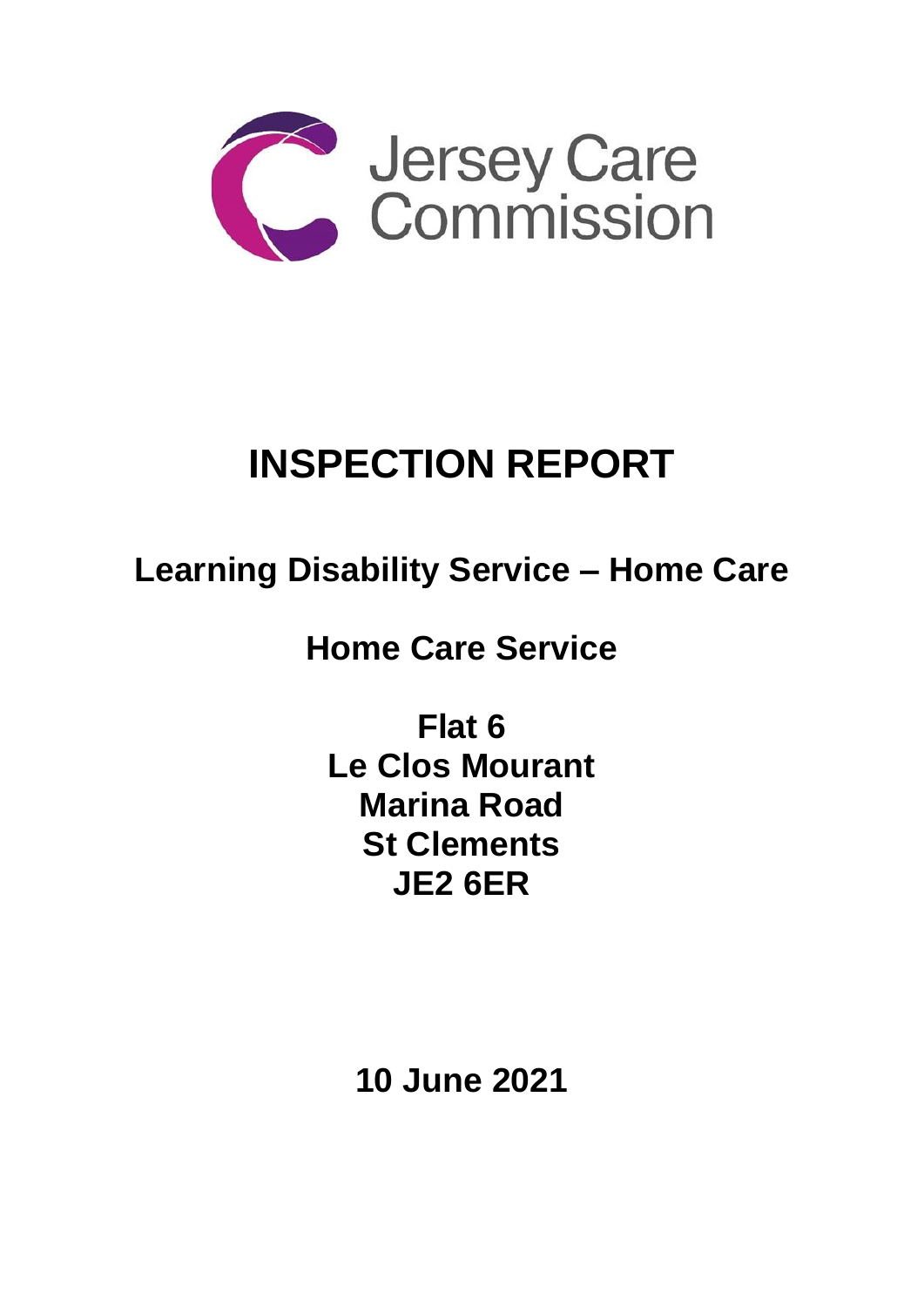## **THE JERSEY CARE COMMISSION**

Under the Regulation of Care (Jersey) Law 2014, all providers of care homes, home care and adult day care services must be registered with the Jersey Care Commission ('the Commission').

This inspection was carried out in accordance with Regulation 32 of the Regulation of Care (Standards and Requirements) (Jersey) Regulations 2018 to monitor compliance with the Law and Regulations, to review and evaluate the effectiveness of the regulated activity and to encourage improvement.

## **ABOUT THE SERVICE**

This is a report of the inspection of Learning Disability Service – Home Care. The service was registered under the Regulation of Care (Jersey) Law 2014 on 12 November 2020. The registered manager is Nicola O'Callaghan.

| <b>Registered Provider</b>        | Government of Jersey                                                                                                                                                                                                                                   |
|-----------------------------------|--------------------------------------------------------------------------------------------------------------------------------------------------------------------------------------------------------------------------------------------------------|
| <b>Registered Manager</b>         | Nicola O'Callaghan                                                                                                                                                                                                                                     |
| <b>Regulated Activity</b>         | <b>Home Care Service</b>                                                                                                                                                                                                                               |
| <b>Conditions of Registration</b> | Maximum number of personal care/ personal<br>support hours to be provided per week is 2,250<br>Age range of care receivers is 18 years and<br>above<br>Category of care provided is learning disability,<br>autism, physical disability, mental health |
| Date of Inspection                | 10 June 2021                                                                                                                                                                                                                                           |
| Time of Inspection                | $9.30am - 3pm$                                                                                                                                                                                                                                         |
| Type of Inspection                | Announced                                                                                                                                                                                                                                              |
| Number of areas for               | One                                                                                                                                                                                                                                                    |
| improvement                       |                                                                                                                                                                                                                                                        |

At the time of this inspection, there were four people receiving care from the service, with one additional person transitioning into the service.

The Commission received notification of an extended absence period of the manager from 14 January until Friday 12 March 2021 and were satisfied that appropriate arrangements were put in place for interim management.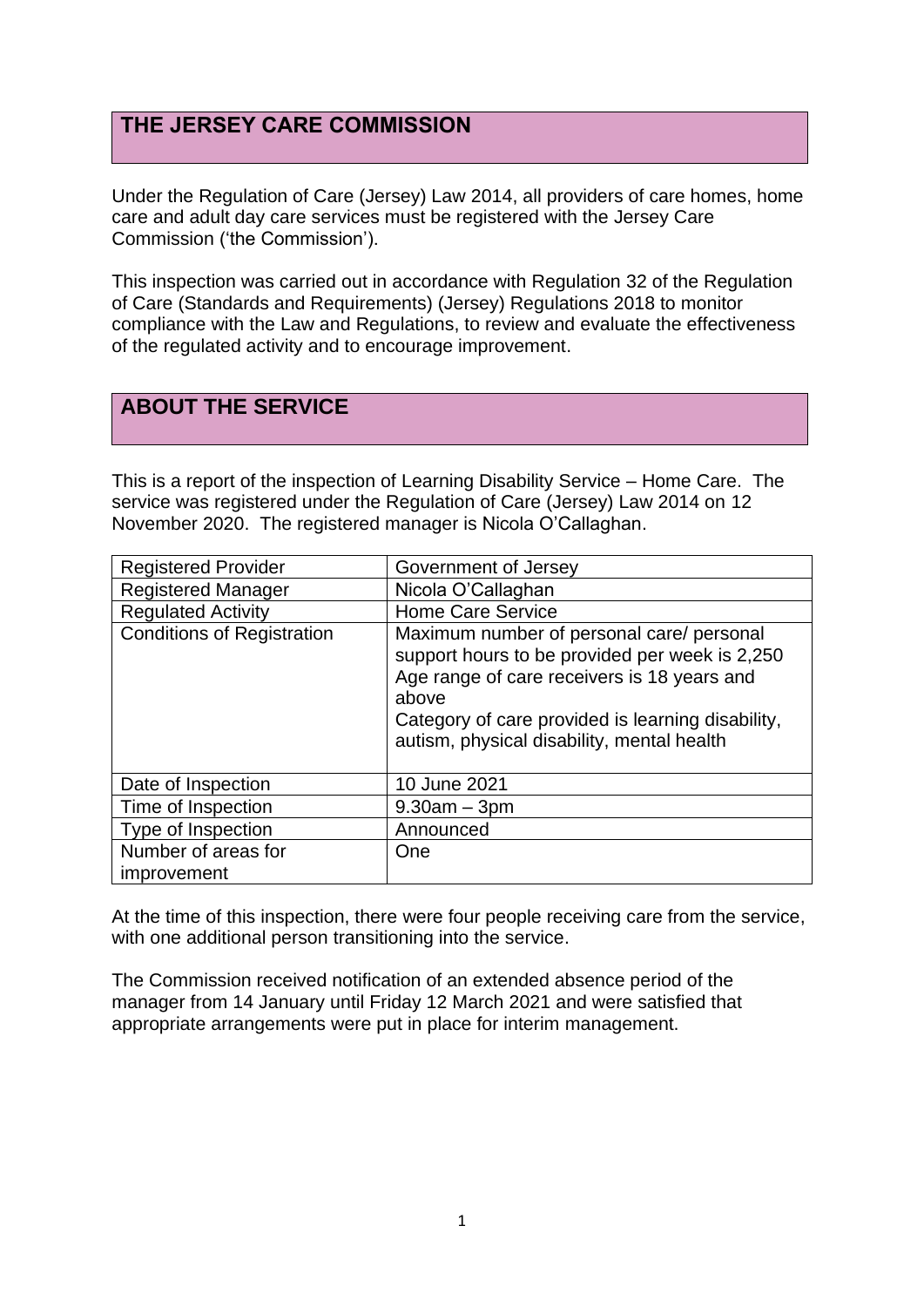## **SUMMARY OF INSPECTION FINDINGS**

The following is a summary of what we found during this inspection. Further information about our findings is contained in the main body of the report.

The findings from this inspection confirmed that the service's quality of care and support was of a good standard. This was evidenced from both discussions with the staff team and health professionals, who each reported that they were happy with the service, and a review of feedback provided by relatives. There is a consistent staff team who are experienced, have a good level of knowledge and who reported that they feel valued and involved in care planning. The respect and support provided to care receivers by a consistent and long-standing staff team was an area of good practice.

Staff are recruited safely. There is a robust induction programme which ensures that staff members have appropriate knowledge of the needs of care receivers before they are integrated into staff numbers. Appropriate additional training is provided and updated as necessary. The manager maintains a training log and there was evidence of training being kept up to date. Overall, staff felt that there were opportunities for training and development and that they were well supported by the registered manager. However, staff would benefit from Makaton training to aid communication with care receivers. This was an area for improvement.

There was evidence of a long-standing and consistent team who understood the needs of the care receivers. Healthcare professionals and staff reported good multiagency working and the staff are fully involved in care planning. Care planning is person-centred, and there was evidence that the wishes and preferences of the care receivers are promoted.

The Regulation Officer reviewed care plans which included action plans and evidence that appropriate professionals were involved where necessary. Healthcare professionals consulted gave very positive feedback about the quality of care provided to care receivers and the respect shown to them in terms of preferences and promoting independence.

The service is of an appropriate size and staff are suitably qualified to meet the needs of care receivers. The registered manager is available as necessary and there is an on-call system for any out of hours requirements. The Regulation Officer was informed of learning as a result of a safeguarding alert and it is positive to note that a process to recruit a deputy manager to support this service is already underway.

A monthly review of the service is undertaken by an independent person. There was evidence of feedback being sought from relatives, both of whom reported satisfaction with the service provided and the communication with the care team.

There is one area for improvement resulting from this inspection.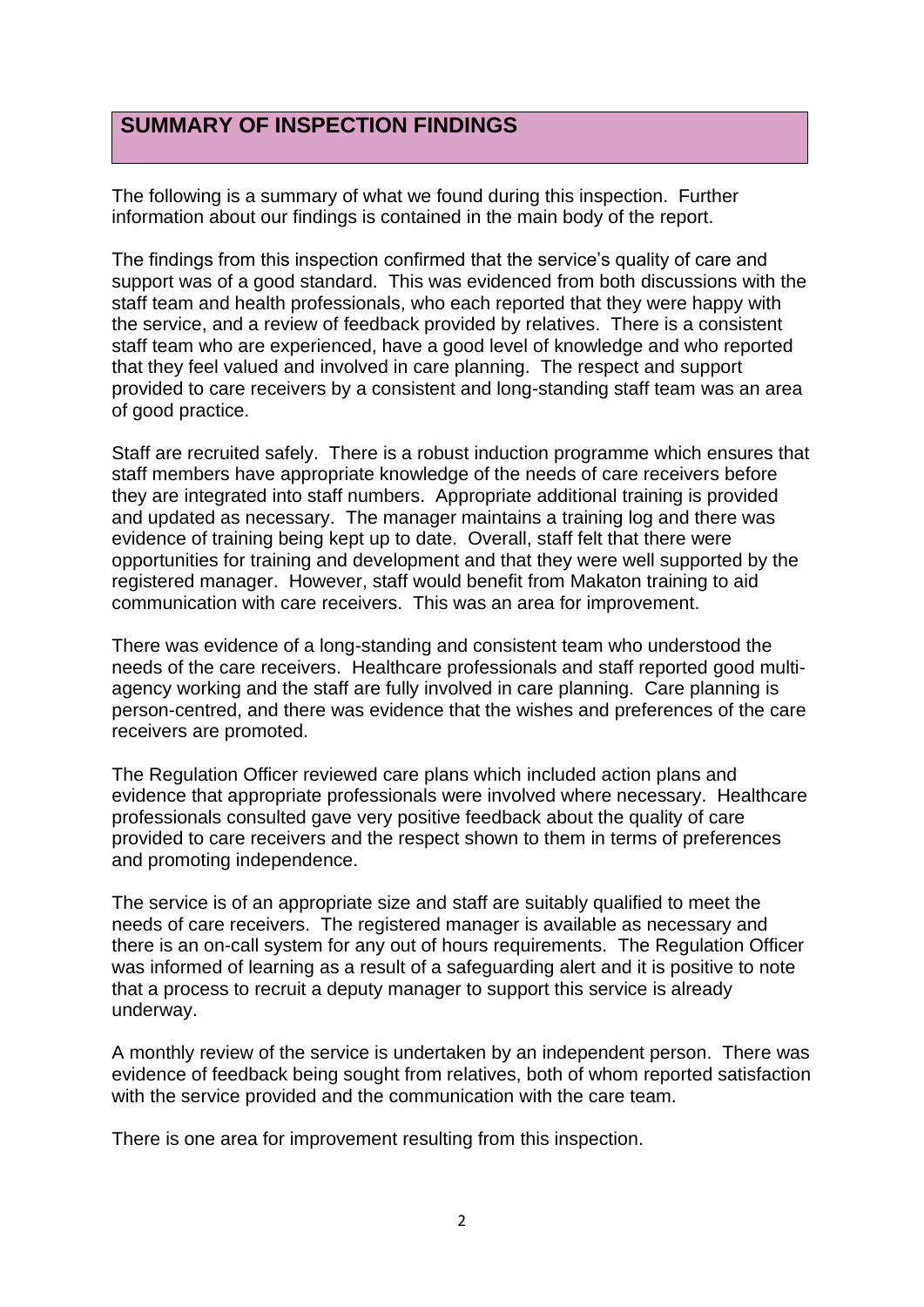## **INSPECTION PROCESS**

This inspection was announced and notice of the inspection visit was given to the registered manager nine days before the visit. This was to ensure that the registered manager would be available during the visit. The Standards for Home Care<sup>1</sup> were referenced throughout the inspection.

The Regulation Officer focused on the following areas during the inspection:

- **Staff recruitment, training and development**
- **Approaches to care and welfare of care receivers**
- **Staff competence relating to categories of care provided**
- **Management of services**
- **The service will be reviewed regularly**

Prior to the inspection visit, information submitted to the Commission by the service since registration, was reviewed. This included any notifications and any changes to the service's Statement of Purpose.

The inspection visit took place at the registered offices on 10 June 2021. The Regulation Officer spoke with the registered manager and three members of staff and contacted three professionals. The Regulation Officer met with two care receivers to gain their views of the service and received feedback from two healthcare professionals and one further member of staff by email. The Regulation Officer reviewed feedback received from two relatives as part of a questionnaire sent out recently by the registered manager.

During the inspection, records including policies, care records, quality monitoring reports, staffing rosters, staff folders and training records were examined.

At the conclusion of the inspection, the Regulation Officer provided feedback to the registered manager.

This report sets out our findings and includes areas of good practice identified during the inspection. There was one identified area for improvement.

<sup>&</sup>lt;sup>1</sup> The Home Care Standards can be accessed on the Commission's website at <https://carecommission.je/standards/>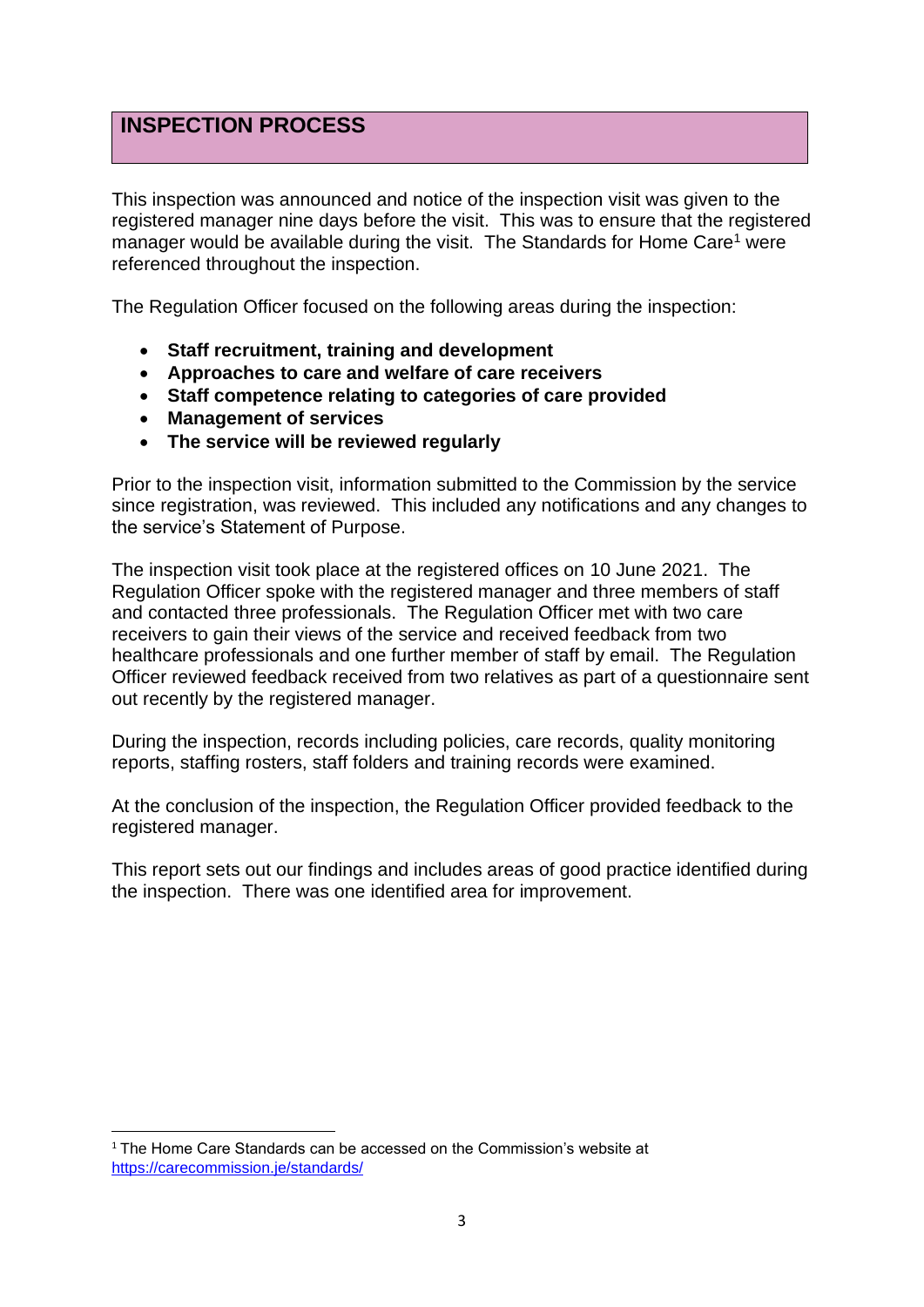## **INSPECTION FINDINGS**

#### **The service's Statement of Purpose and Conditions on registration**

The Standards outline the provider's responsibility to ensure that the Statement of Purpose is kept under regular review and submitted to the Commission when any changes are made.

The registered manager agreed that the Statement of Purpose should be updated and provided this following the inspection. The Statement of Purpose reflects the service provided to care receivers.

The home care service is, as part of the registration process, subject to the following mandatory conditions:

| Conditions of Registration   Mandatory |                                                                                                                                                                                                                                             |
|----------------------------------------|---------------------------------------------------------------------------------------------------------------------------------------------------------------------------------------------------------------------------------------------|
|                                        | Maximum number of personal care/ personal support<br>hours that can be provided is 2,250 per week<br>Age range of care receivers is 18 years and above<br>Category of care provided is: Learning disability,<br>physical disability, autism |

A discussion with the registered manager and an examination of records, provided confirmation that these conditions on registration were being fully complied with and are intended to remain unchanged.

A discussion with the registered manager confirmed that they are aware of their responsibilities and limitations in the type of services that can be offered. The service currently provides personal care and support to four care receivers and there had been appropriate assessment and planning to transition one additional care receiver into the service. When necessary, there was evidence that requests for assessments and involvement of healthcare services had been made.

#### **Staff recruitment, training and development**

Reference was made to Standard 3 of the Home Care Standards which states: "You will be cared for and helped by the right people with the right values, attitudes, understanding and training."

Staff are recruited in accordance with the Government of Jersey's recruitment policy and this is managed centrally by a Human Resources team. The Regulation Officer reviewed the recruitment records of two members of staff who had been recruited in the last 18 months and was satisfied that safe recruitment processes had been followed. The Human Resources representative also demonstrated that there is a process in place to ensure that the registered manager confirms that they have seen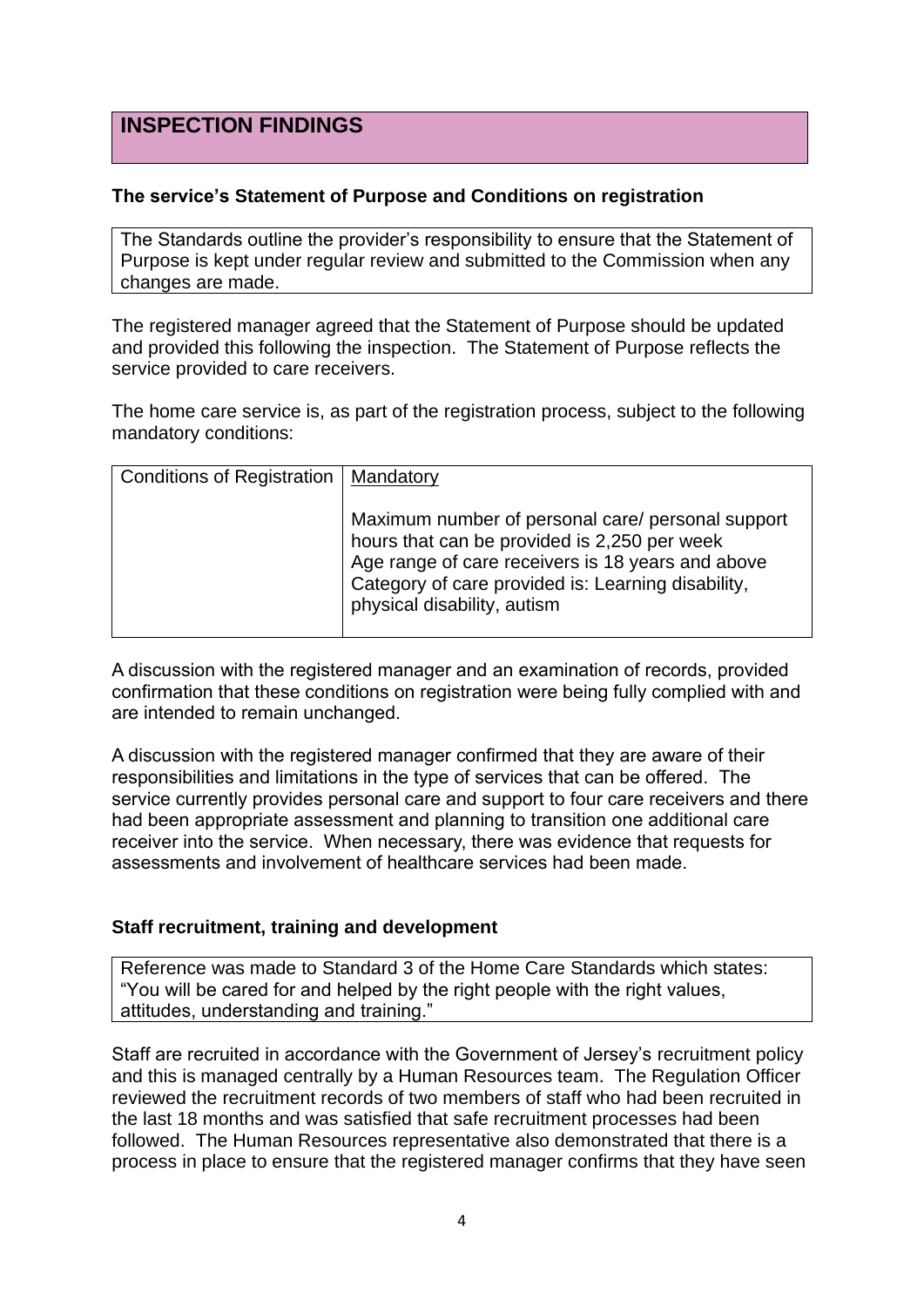the applicant's information, criminal records check and references prior to confirming the start date.

There are currently 18 staff working for this service. All staff members are qualified to Level 2 in Health and Social Care and the registered manager maintains a record to ensure that all areas of mandatory training are kept up to date. One member of staff is currently working towards Level 3 in Health and Social Care, and one is registered to start the Level 3 qualification in the next intake. The registered manager reported that there had been difficulties in accessing e-learning programmes which has been escalated appropriately to senior management. The Regulation Officer reviewed the training log and there was evidence that staff had either completed mandatory training or were booked in where this had been delayed due to the period of the pandemic.

The registered manager is currently completing an annual review of medication training and this is signed off by a registered nurse. All staff are trained in the management of medication. Staff also receive training in autism and in the awareness and management of a medical condition for a care receiver. Where specialist equipment is used, staff receive training as part of their induction.

All staff members who provided feedback stated that they receive appropriate training and that there are opportunities for development. There is a six-month probation period, during which time one member of staff reported that they were given the opportunity to understand relevant Government of Jersey, and servicespecific policies and procedures and of how they apply in practice. During this period, the registered manager reported that new staff would shadow other more experienced staff, and this would be for a flexible amount of time according to the needs of the care receivers. The probation period is signed off by a manager once completed. This was an area of good practice.

The registered manager aims to provide supervision on a bi-monthly basis, although one member of staff reported that this is not always consistent. However, all staff members reported that they could contact the manager for guidance and support. There is a plan to recruit a deputy manager and this would enable the registered manager to prioritise tasks such as supervision.

#### **Approaches to care and welfare of care receivers**

Reference was made to Standard 5 of the Home Care Standards which states: "You will be supported to make your own decisions and you will receive care and support which respects your lifestyle, wishes and preferences."

The Regulation Officer met with two care receivers who demonstrated that they were satisfied with the standard of care provided. The registered manager reported that one care receiver has been able to choose their team, using photographs. The registered manager demonstrated that this has improved the quality of care for this care receiver.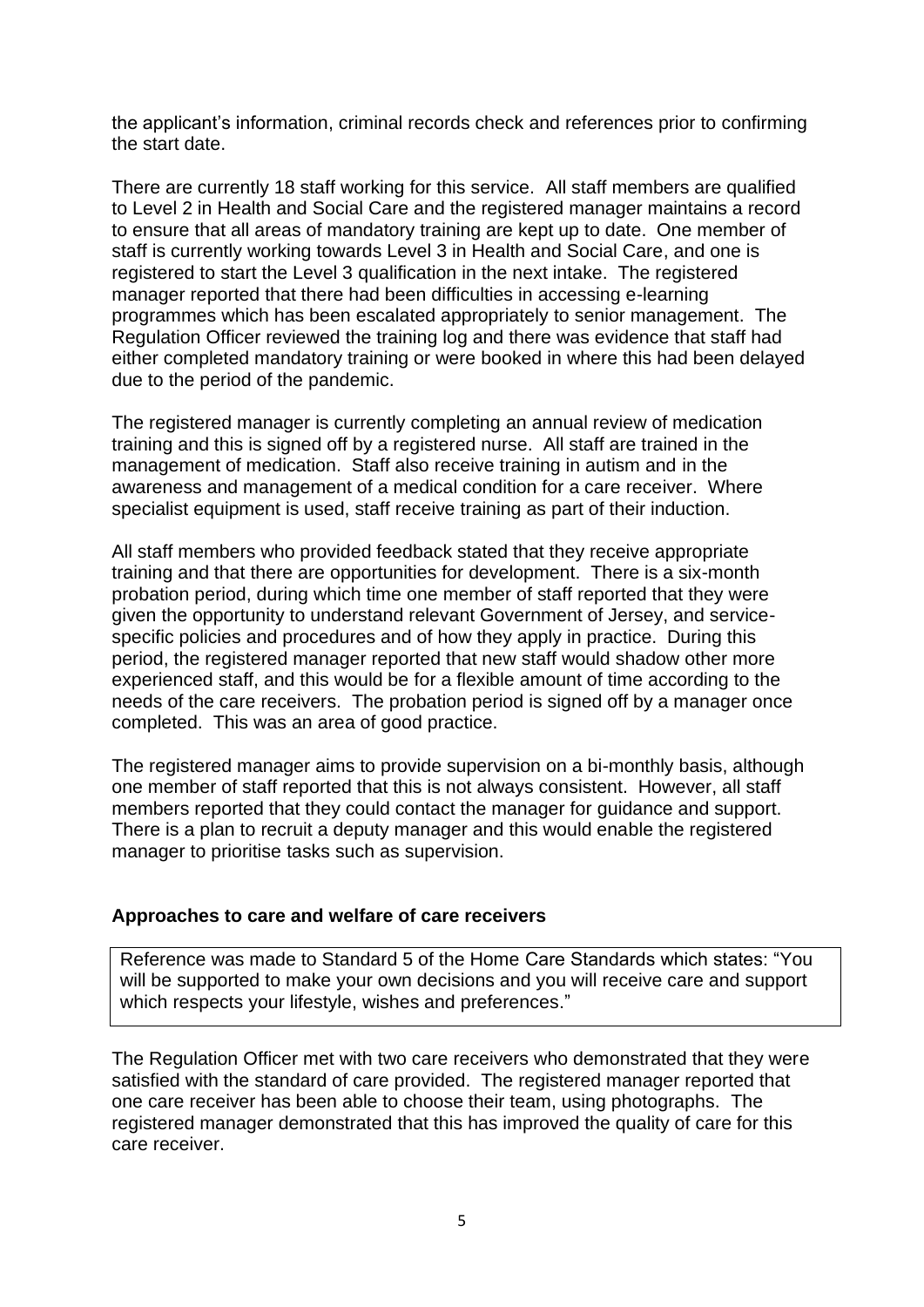During a visit to one care receiver's home, the Regulation Officer observed a notice board with evidence of choices made for daily activities and meals. Menu cards were being made with photographs of ingredients on the reverse to support the care receiver in more actively engaging with shopping. The staff team had supported the care receiver in ensuring the home environment was homely and there were photographs on the wall which demonstrated a variety of activities undertaken. In a visit to another care receiver's home, there was evidence of photographs of activities and that the care receiver's favourite colour featured in the decoration of their flat. The care worker on duty was aware of the wishes and preferences of the care receiver and had a positive communication style using Makaton. This was evidence of good practice.

A care worker explained that the period of the pandemic had encouraged a review of the shift pattern in order to reduce footfall into the homes of people receiving a service. The Regulation Officer was advised that this had a positive impact on the care receiver and that there had been a reduction in staff changeover.

It was noted that some care receivers have a consistent staff presence in their homes and that this includes overnight periods, during which staff 'sleep in'. The adjustments to the shift pattern meant that staff continued to work with the care receiver after a sleep in which promoted continuity of care. This was evidence that the care receiver's preferences were noted, and changes made to the staff rota as necessary.

Applications for Significant Restriction on Liberty (SRoL) authorisations have been applied for appropriately. At the time of the inspection, one assessment had been completed, a date received for another, and one is still awaited. The Regulation Officer encouraged the registered manager to escalate any outstanding authorisations to the Legislation Team. The care plan for each care receiver is reviewed yearly, or if there is significant change to the needs of the care receiver. There are risk assessments in place for each care receiver.

A healthcare professional reported that a care receiver has a "great team" who have been consistent and are able to recognise their preferences. They were satisfied with the multi-agency working and met with the team regularly. A second healthcare professional reported that they had "heard first-hand comments from staff regarding how lucky they believe they are to be supporting a (care receiver) and how they feel privileged working alongside them."

All staff who were consulted in the homes of the care receivers, spoke with respect about the care receiver and advocated for their care. The Regulation Officer also noted in one care receiver's home that the care worker promoted the independence of the care receiver as far as practicable.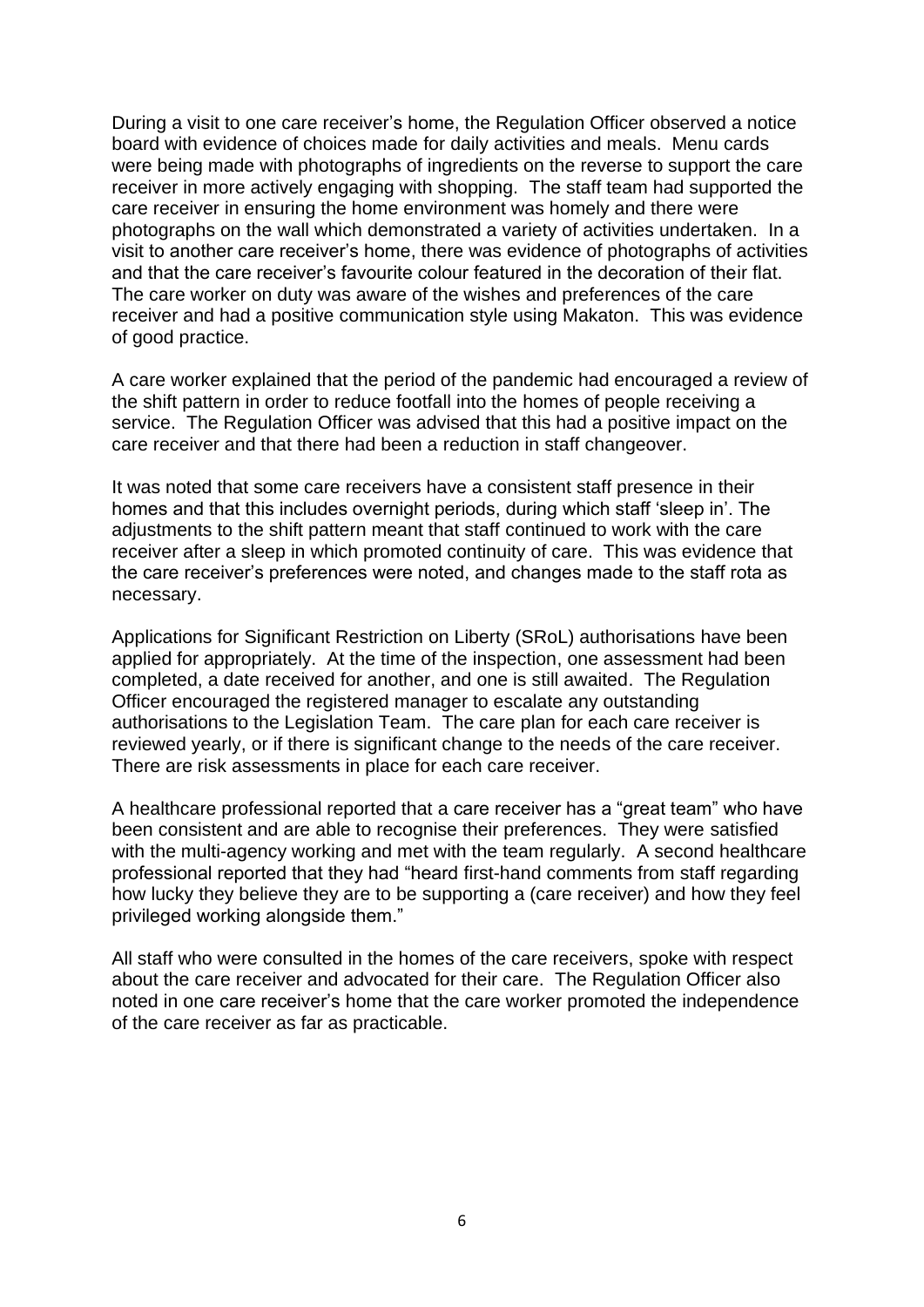#### **Staff competence relating to categories of care provided**

Reference was made to Standard 6 of the Home Care Standards which states: "Your care will be provided with consistency by competent care and support workers who have the necessary training and qualifications to meet your needs."

This service benefits from having a consistent staff team. Two members of staff who were consulted, had worked within the care receiver for several years and the newest member of staff had worked for the team for over 18 months. In each of the care receivers' homes visited, there is a notice board and the care receivers are informed who is on duty, and who will be next on duty. This is to support the communication needs of the care receiver and to enable them to anticipate in advance who would be providing their support. The registered manager explained an induction period, where new members of staff will shadow an experienced member of staff for a period of two weeks, or until they feel confident as all the care packages are for one to one care. This is in addition to the six-month probation period, during which time new staff complete mandatory training and are assessed as competent.

All staff who were consulted, reported that they have the necessary training and qualifications to meet the needs of the care receivers. They felt confident in knowing when to contact the manager or on-call nurse. Each care receiver is allocated a care co-ordinator who is responsible for assessment and care planning, with responsibility for physical and mental health. The registered manager reported that when annual reviews are due, relatives are informed and involved where appropriate. Staff were involved in care planning with agencies such as occupational therapy, podiatrist, mental health and the care co-ordinator. Staff who needed to use specialist equipment, received appropriate additional training. There was evidence that staff follow the plan and record the care receiver's progress and recovery and seek advice as and when needed.

During a visit to one care receiver's home, the Regulation Officer noted that the care worker had a good understanding of Makaton and used this to positively communicate the wishes of the care receiver. However, the care worker stated that there were other newer members of the team who had not been trained in this communication method and this would be of benefit to the staff team. A discussion with the registered manager highlighted that effective communication is a fundamental need for this group of care receivers and there is currently no training available in Makaton. Some care receivers have a level of Makaton, but not all their support team are trained in this method of communication. Other care receivers may have the ability to learn Makaton but are not being provided with this opportunity. This is an area for improvement.

A healthcare professional reported that the team caring for a care receiver are "compassionate and caring towards (the care receiver), with a genuine commitment to ensure (they) have a good quality of life on a day to day basis." They stated "I have no concerns in respect of (the care receiver's) care and support, there is a genuine commitment shown by the team to explore all avenues of his social, physical and psychological well-being, with a view to ensure (their) comfort and health are good, comfortable and maintains a plateau of stability."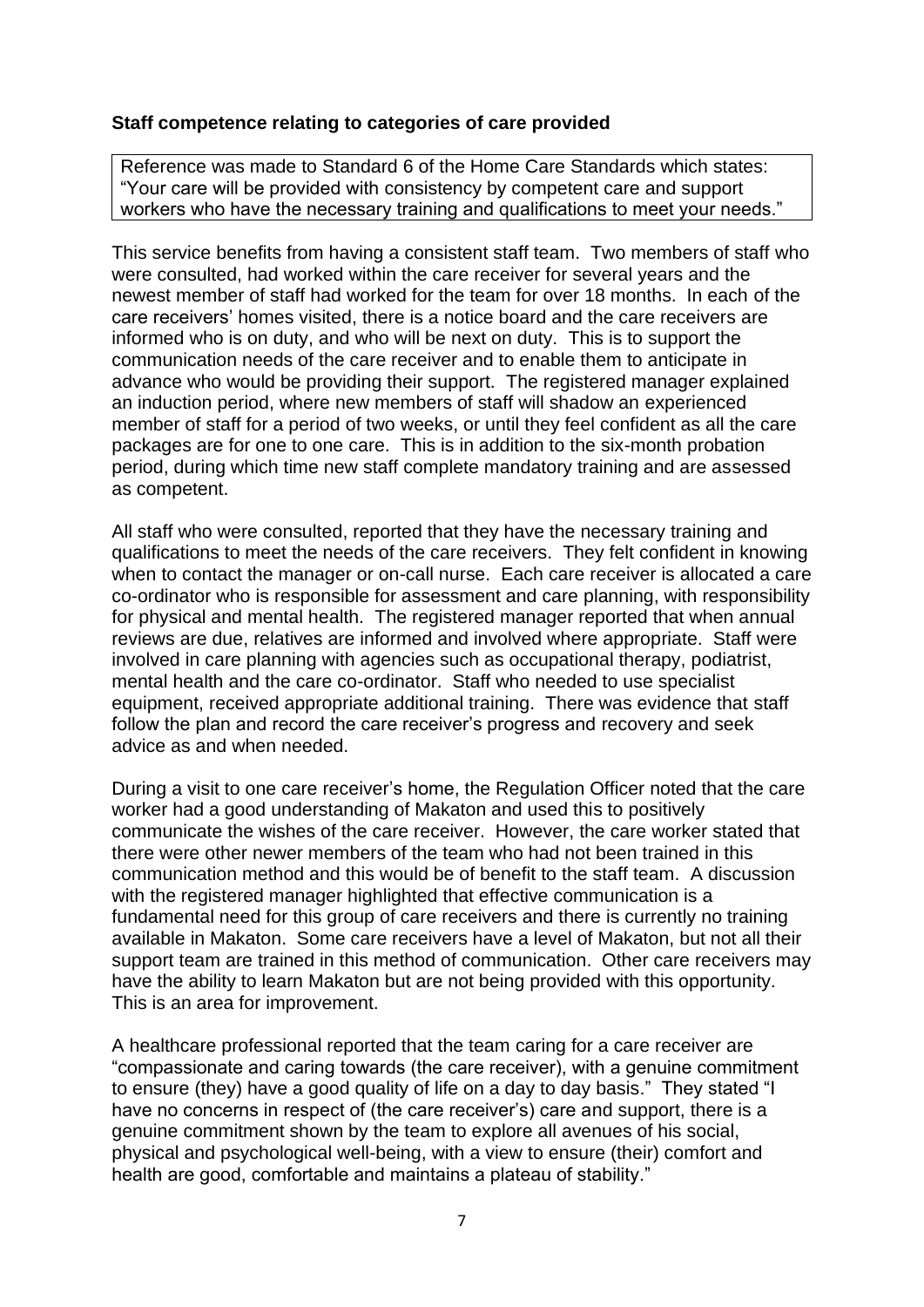The registered manager reported that all staff have been trained in the Government of Jersey medication management policy which is due to annual review. If there are errors in medication, these are monitored, and members of staff are provided with a training review and assessment.

#### **Management of services**

Reference was made to Standard 8 of the Home Care Standards which states: "The home care service will be well managed."

The home care service's premises include office accommodation and a training room. There is also an additional meeting room where the registered manager can meet with relatives or professionals. The provider is currently recruiting a deputy or assistant manager and would enable the management team to support across all locations.

This is a small service dedicated to the care of four people. However, the staff team of 18 reflects the need to ensure that staff on duty have a good knowledge and understanding of the care receivers and can cover sickness and annual leave.

A safeguarding alert for a care receiver was raised in 2020 by a visiting health professional. An investigation was undertaken which recognised a shortfall in care planning. There was evidence that learning had been taken from this incident and care plans in each home link to the overall care plan put in place by the care coordinator.

In April there was an incident which should have prompted a notification to the Commission. In discussion with the registered manager they understood when notifications should be made, and this was made in retrospect.

Staff reported that the manager was available to provide advice and guidance as necessary. The care co-ordinator reported positive joint-working with the team. In general, the Regulation Officer noted that the staff team are motivated to improve outcomes and are provided with appropriate and relevant training to enable them to promote activities and independence skills for the care receivers. The registered manager agreed that the provision of Makaton training would benefit users of this service and that the promotion of the use of Makaton within this service has the potential to support effective communication across a range of other Government of Jersey learning disability services.

A healthcare professional reported that both the registered manager and senior manager "manage and support the staff in respect of ensuring their professional competencies, expectations and required scope of practices are reviewed via supervision."

The registered manager had recently sent out questionnaires for feedback from relatives. Both relatives who provided feedback stated that they knew how to make a complaint. The comments made were positive with one relative stating that they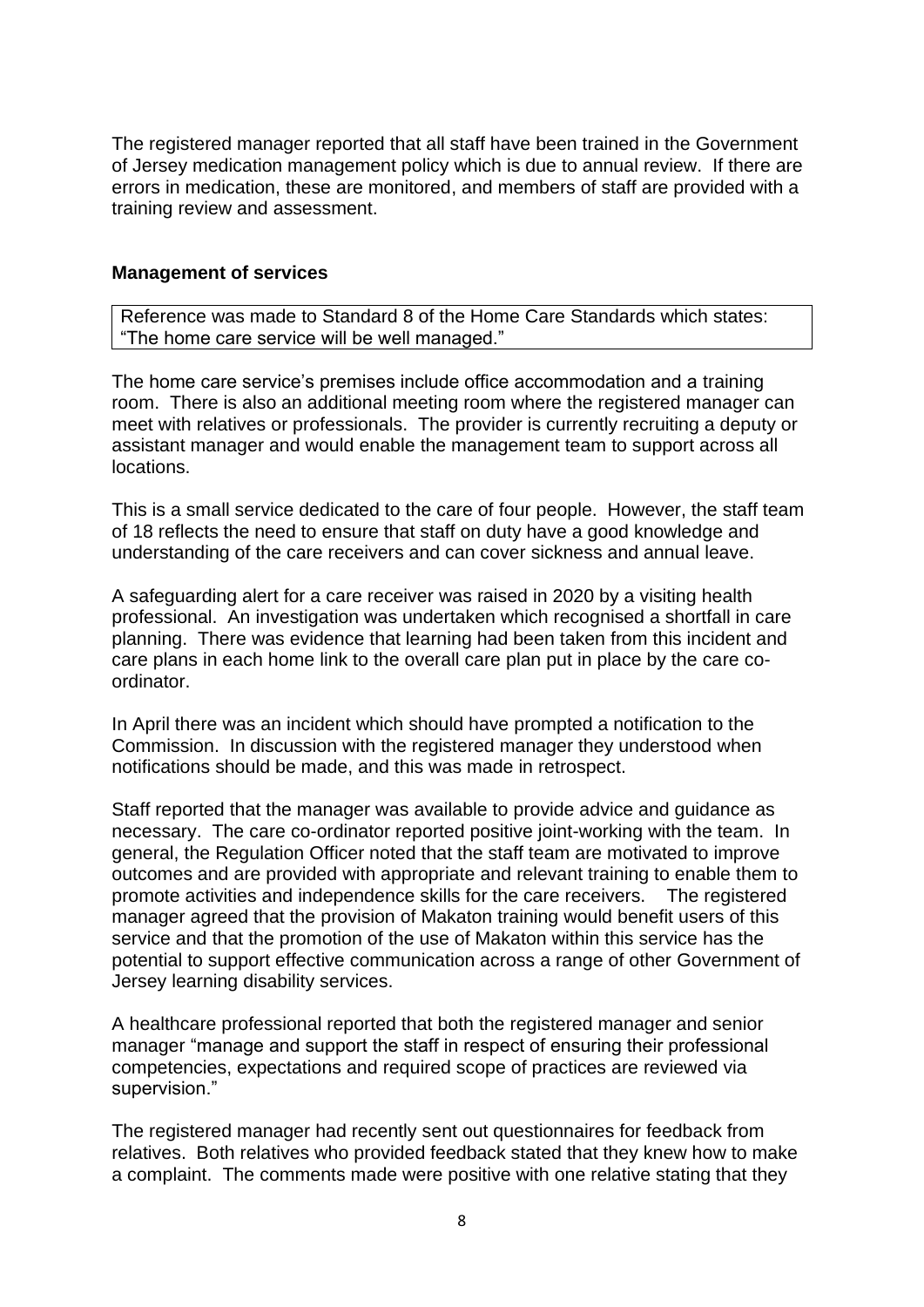were kept involved and that there was good communication with the team. Another stated that they considered the staff team to be excellent and that their relative's wellbeing is promoted by staff.

#### **The service will be reviewed regularly**

Reference was made to Standard 9 of the Home Care Standards which states: "The care service will be checked and reviewed regularly to sort out any issues and make things better for you and others."

The management of this service including multi-disciplinary support and line management is appropriate to the needs, size and complexity of this service. This includes provision of an out of hours nursing service which staff reported was available as necessary. However, it is noted that the addition of a Deputy Manager would support staff in different locations.

As a Government of Jersey service, there are structures and appropriate policies in place for finance, health and safety and information management, among others.

A monthly reviewing system is in place by a manager of another Government of Jersey service. During the period of the pandemic, this took place remotely, however it is positive to note that the review now includes a visit to the service's office and to the homes of care receivers, as appropriate. The monthly reviewing system would be further strengthened by ensuring that notifications of incidents are made to the Commission in a timely manner.

If there are adverse incidents, these are reported using the Government of Jersey Datix system and are reviewed by the registered manager. These are included in the monthly report with evidence of a plan in place to avoid future incidents where appropriate.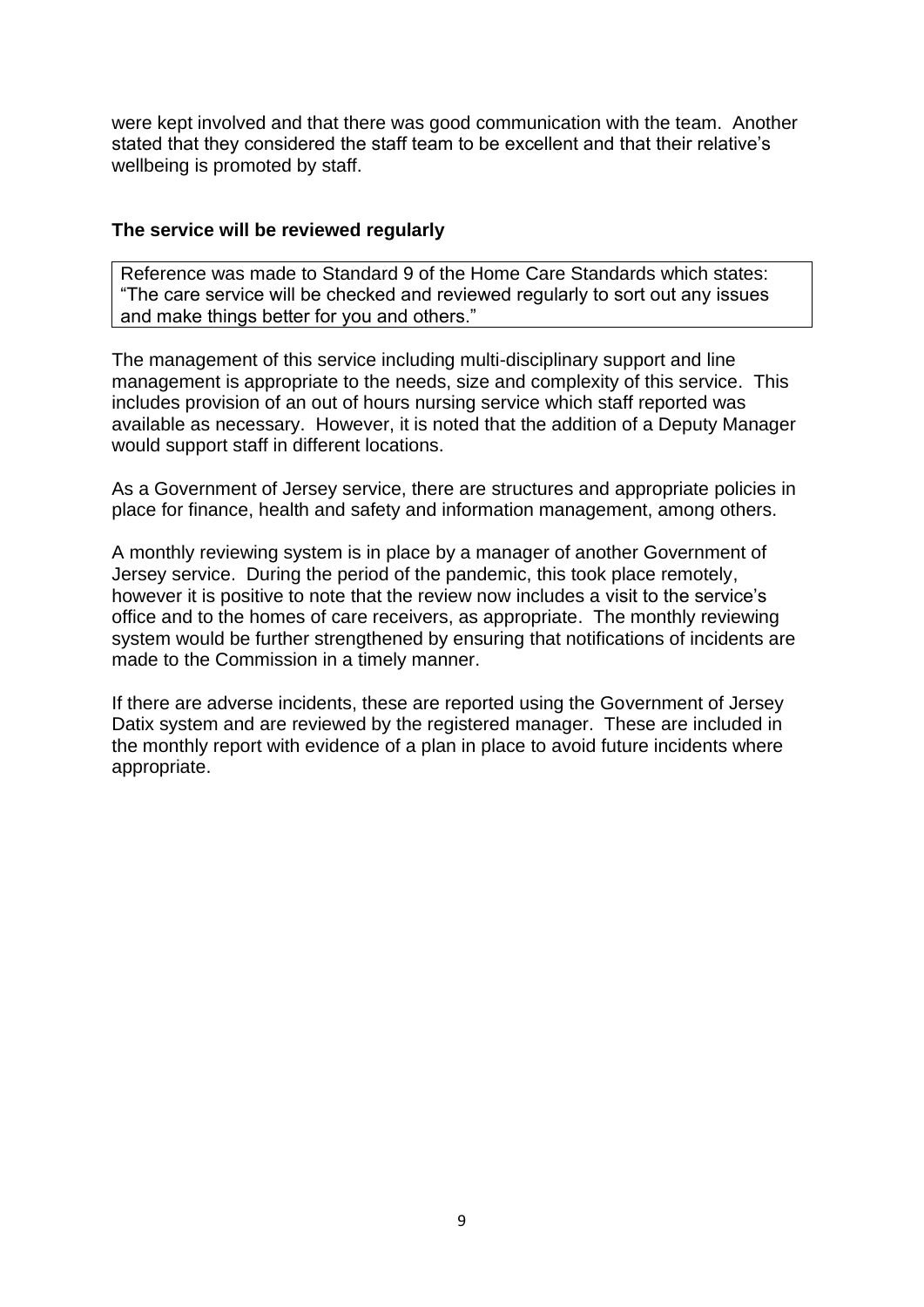## **IMPROVEMENT PLAN**

There was one area for improvement identified during this inspection. The table below is the registered provider's response to the inspection findings.

| Area for Improvement 1                  | The registered provider must have appropriate<br>training in place to meet the needs of care receivers.                                                                                                                                                                                                                                                                                                                                                                                            |
|-----------------------------------------|----------------------------------------------------------------------------------------------------------------------------------------------------------------------------------------------------------------------------------------------------------------------------------------------------------------------------------------------------------------------------------------------------------------------------------------------------------------------------------------------------|
| <b>Ref:</b> Standard 6                  | Specifically, training in Makaton and/or other<br>communication methods.                                                                                                                                                                                                                                                                                                                                                                                                                           |
| To be completed by:                     |                                                                                                                                                                                                                                                                                                                                                                                                                                                                                                    |
| Within six months - 10<br>December 2021 | Response by registered provider:                                                                                                                                                                                                                                                                                                                                                                                                                                                                   |
|                                         | Training in respect of communication is provided<br>through the Speech & Language Therapist who<br>offers support for staff in the areas. There is<br>discussions with an on island trainer to deliver<br>Makaton training to support staff to communicate<br>effectively with those individuals who require this.<br>Funding has been approved in 2021 for a staff<br>member to undertake their Makaton Trainer Licence<br>to deliver training for adults within Learning Disability<br>Services. |